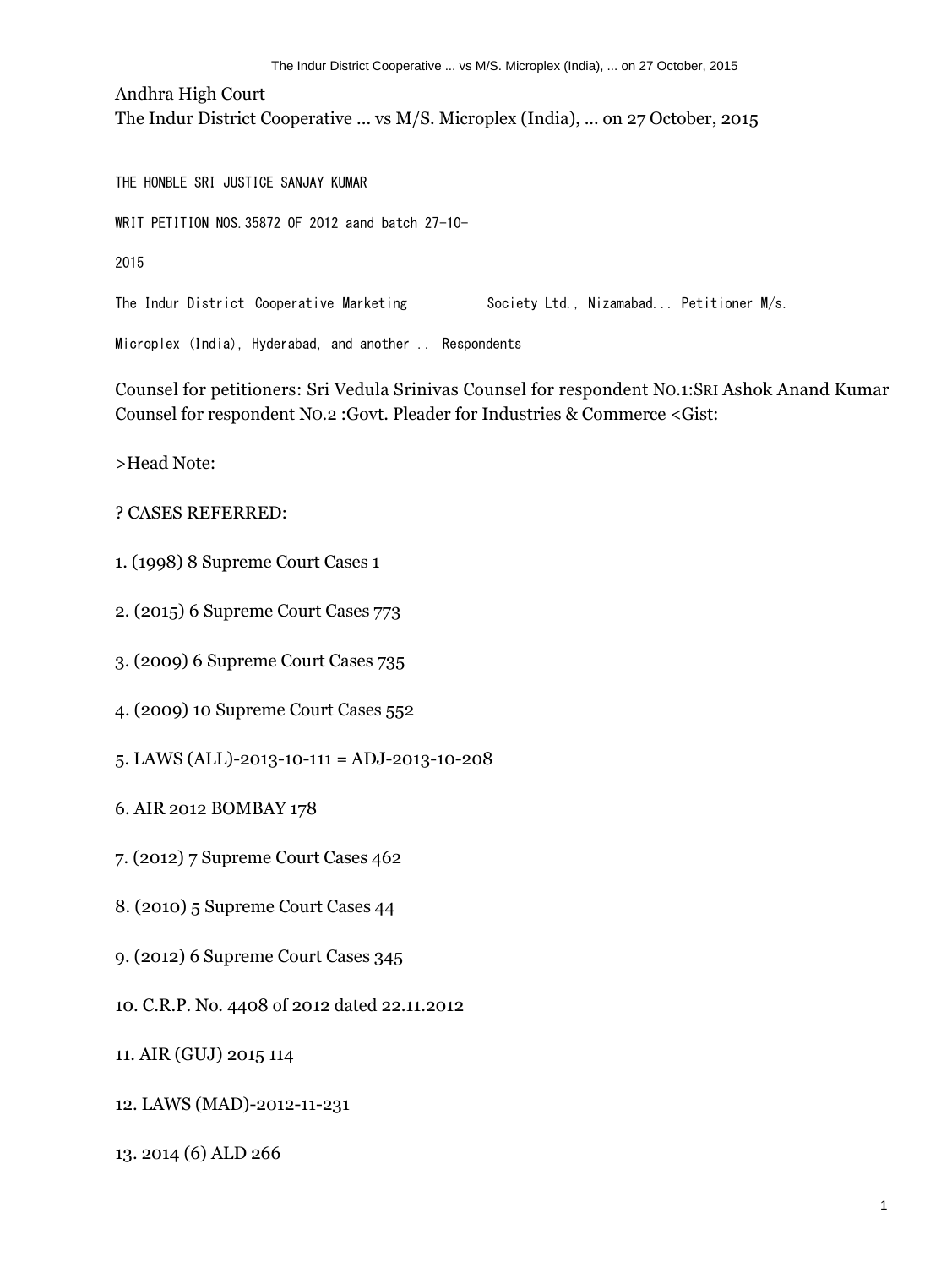14. LAWS (P&H)-2015-5-196

15. 2010 (8) RCR (Civil) 2452

16. (2014) 3 Supreme Court Cases 502

17. (1875) LR 1 Ch D426 @ p. 431

18. AIR 1936 PC 253

19. AIR 1954 SC 322

20. 2014 Law Suit (HP) 313

21. 2014 Law Suit (Cal) 812 THE HONBLE SRI JUSTICE SANJAY KUMAR WRIT PETITION NOS.35872, 35879, 39497 AND 39504 OF 2012 C O M M O N O R D E R The Indur District Cooperative Marketing Society Limited, Nizamabad, is the petitioner in W.P.NOS.35872 and 35879 of 2012 WHILE the Karimnagar District Cooperative Marketing Society Limited, Karimnagar, is the petitioner in W.P.Nos.39497 and 39504 of 2012. M/s. Microplex (India) Limited, Hyderabad, is the first respondent in W.P.NOS.35872, 35879 and 39497 of 2012, and M/s. Nagarjuna Agroo Chemicals Private Limited, Hyderabad, is the first respondent in W.P.No.39504 of 2012. The second respondent in all the writ petitions is the Andhra Pradesh Micro & Small Enterprises Facilitation Council, Hyderabad, (for brevity, the Council).

W.P.NOS.35872 and 35879 of 2012 WERE filed challenging the individual orders dated 25.08.2012 passed by the Council in Case NOS.13/IFC/2011/126 and 13/IFC/2011/125 respectively and seeking writs of certiorari to quash the same as illegal and without jurisdiction. W.P.Nos.38497 and 39504 of 2012 WERE filed seeking writs of prohibition directing the Council to forebear from proceeding with Case NOS.13/EFC/2011/120 and 13/EFC/2011/119 respectively by declaring that the claims therein did not fall within the ambit of the Micro, Small and Medium Enterprises Development Act, 2006 (for brevity, the Act of 2006).

By individual interim orders dated 21.11.2012 passed in W.P.NOS.35872 and 35879 of 2012, this Court granted stay of operation of the orders dated 25.08.2012 impugned in these writ petitions. Similarly, by interim orders dated 24.12.2012 passed in W.P.Nos.39497 and 39504 of 2012, this Court granted stay of further proceedings in the two cases pending on the file of the Council.

Vacate stay petitions were filed by the first respondent company in each of these writ petitions and the matters were listed before this Court for hearing of these interlocutory petitions. However, as comprehensive arguments covering the merits of the main cases were advanced by Sri Vedula Srinivas, learned counsel for the petitioner societies, and Sri Ashok Anand Kumar, learned counsel appearing for the first respondent company in each of these cases, the writ petitions are taken up for final disposal.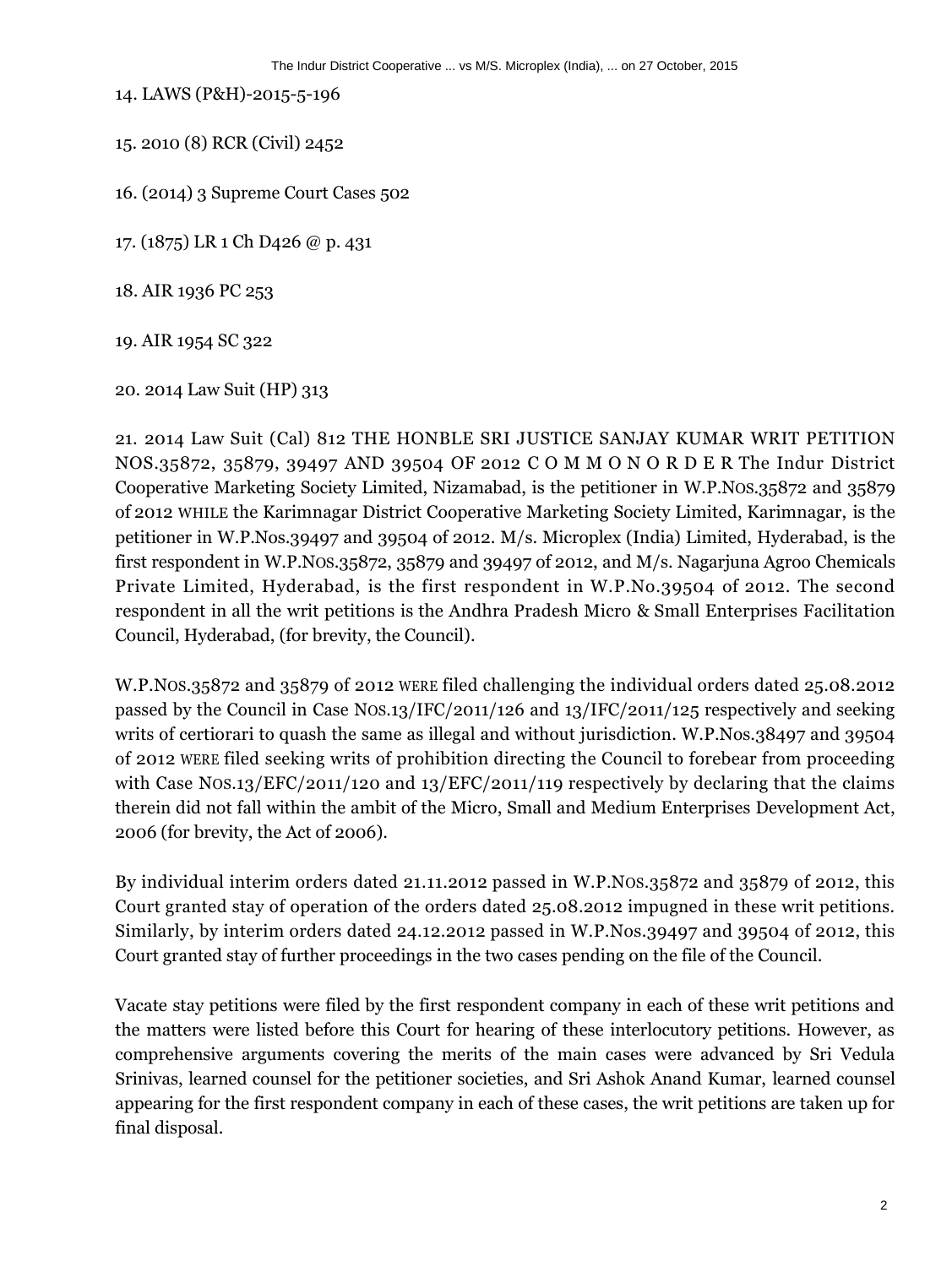The admitted position in all these cases is that the petitioner societies purchased bio-pesticides from the first respondent in these cases. There was thus a clear transaction of sale between them. In so far as W.P.NOS.35872, 35879 and 39497 of 2012 are concerned, the first respondent therein, M/s. Microplex (India), Hyderabad, is stated to have its manufacturing unit at Rotha in Wardha District, Maharashtra and its registered office is also situated there. It only has an administrative office at Begumpet in Hyderabad and did not carry on any manufacturing activity within the State of Andhra Pradesh, as it then was. While so, it filed separate claims before the Council alleging that it was due and payable certain amounts of money for the material supplied by it to the petitioner society in each of these cases. The stand of the petitioner societies was that the first respondent company would not fall within the definition of supplier in the context of the Act of 2006, as it got registered with the Department of Industries, State of Andhra Pradesh, as a marketing, distribution and service organization under application dated 26.03.2011 and as on the date of supply of the material by it to the petitioner societies, it was not a supplier as it did not enjoy such registration. The petitioner societies asserted that the Act of 2006 made it clear that registration with the authority as notified by the State was obligatory for invoking the provisions thereof and thus, registration within the State of Andhra Pradesh, as it then was, was a must for the first respondent to invoke the provisions of the Act of 2006. As such registration took place only in March, 2011, the petitioner societies alleged that transactions prior to the said date could not be made the subject matter of claims before the Council under the Act of 2006.

Significantly, in the orders impugned in W.P.NOS.35872 and 35879 of 2012, the Council did not even deal with the above stated ground, though it referred to it in the body of the order.

That apart, in their statements of defence filed before the Council, the petitioner societies also pointed out that as per Section 18 of the Act of 2006, the Council had to conduct a conciliation in accordance with Sections 65 to 81 of the Arbitration and Conciliation Act, 1996, and only when such conciliation was unsuccessful and stood terminated without any settlement between the parties, the Council had the power to take up the dispute for adjudication by way of arbitration. The petitioner societies asserted that the Council had straight away taken up arbitration proceedings without referring the matter for conciliation. They therefore asserted that the procedure adopted by the Council was not in accordance with the Act of 2006. They also raised the issue of limitation in the context of the materials, which were the subject matter of the claims, having been supplied long before the filing of the claim statements. These two grounds were raised in all the four cases.

In W.P.No.39504 of 2012, the petitioner society purchased bio- pesticides from the first respondent company therein which led to the filing of a statement of claim by the first respondent company before the Council in relation to the amounts allegedly due and payable to it by the petitioner society. The petitioner society filed its statement of defence before the Council and the matter was reserved for orders. But prior to pronouncement of the order by the Council, this Court granted stay of further proceedings in the matter. The petitioner society contended that the first respondent company did not fall within the definition of a supplier under the Act of 2006 and therefore, it could not invoke the jurisdiction of the Council. It further contended that the first respondent company got registered with the Department of Industries, State of Andhra Pradesh, as a marketer, distributor and repacker of agricultural chemicals in August, 2011, but supply of the material, which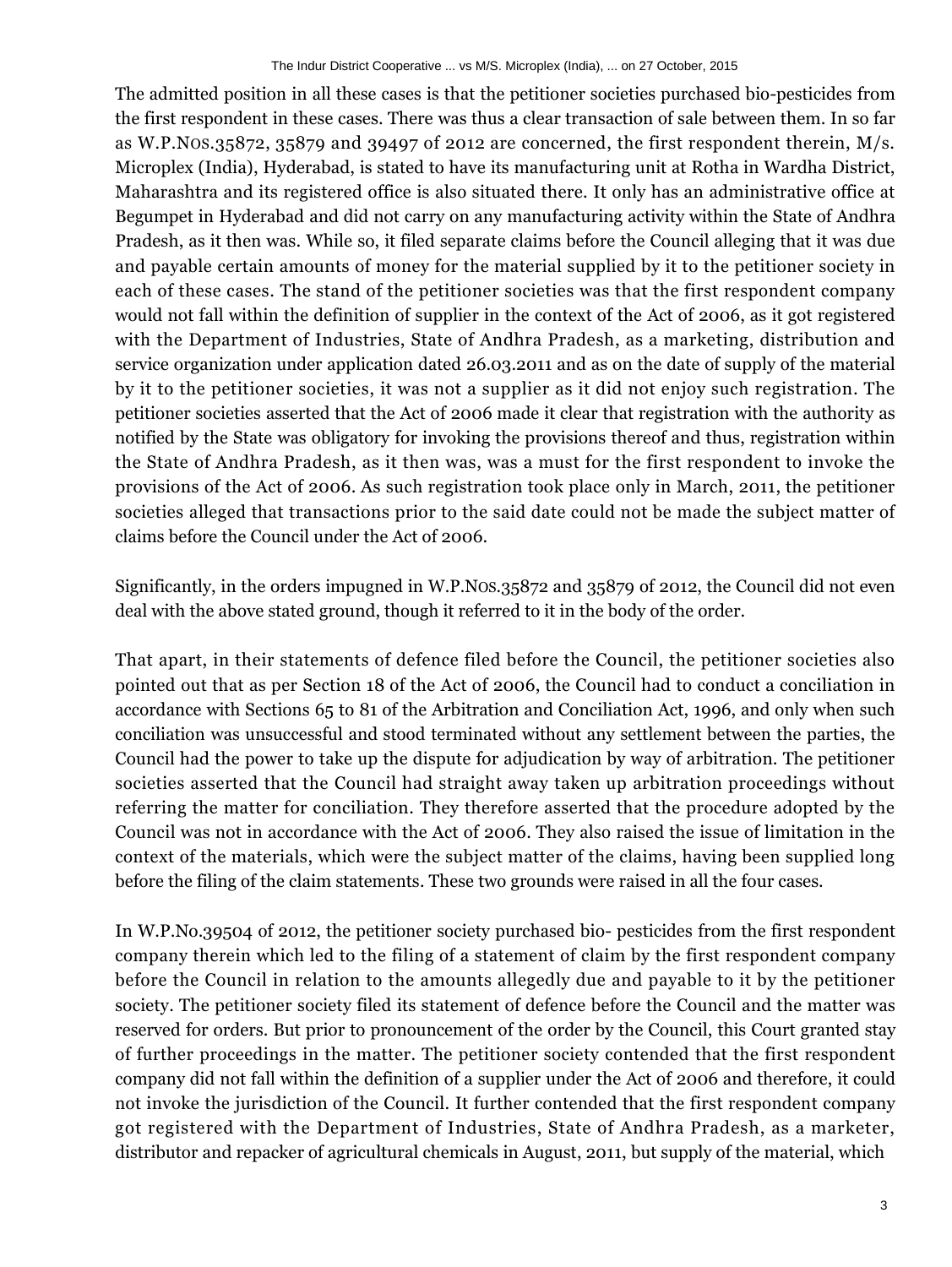was the subject matter of the claim, was long prior thereto.

The stand of the first respondent company in all the cases before this Court is that these writ petitions are not maintainable as Section 19 of the Act of 2006 provides an alternative remedy for getting a decree, award or order passed by the Council set aside. They further contended that they qualified as suppliers under the Act of 2006 and were therefore entitled to seek reference of their disputes to the Council under Section 18 thereof for recovery of the amounts due. Various other contentions were urged by them which were reiterated by Sri Ashok Anand Kumar, their learned counsel, during the course of arguments and will be dealt with hereinafter.

Sri Vedula Srinivas, learned counsel, raised three grounds before this Court. He would firstly contend that the first respondent company in each of these cases did not qualify as a supplier under the Act of 2006 and as reference to the Council under Section 18 could only be made at the behest of a supplier, the Council had no jurisdiction to entertain the claim put forth by them. His second contention is that in any event, even if the first respondent company qualified as a supplier, it would be only from the date of its registration in the State of Andhra Pradesh, as it then was, and therefore, the transactions anterior to such registration would not fall within the scope of the Act of 2006. As it is an admitted fact that supplies were made by the first respondent company in each of these cases to the petitioner societies prior to their registration in the State of Andhra Pradesh, during the year 2011, the learned counsel would contend that the Council had no jurisdiction to entertain claims in relation thereto. The third contention is that the Council is bound to follow the procedure prescribed in the Act of 2006 and violations in this regard would render such proceedings invalid and illegal.

As regards the contention that these writ petitions are not maintainable as an efficacious alternative remedy is provided by the statute, Sri Vedula Srinivas, learned counsel, pointed out that a jurisdictional issue had been raised before the Council in all the cases but the Council passed orders, under challenge in W.P.NOS.35872 and 35879 of 2012, without dealing with the same. As this jurisdictional issue went to the very root of the matter, the learned counsel would assert that a writ petition would lie before this Court and it would not be necessary for the petitioner societies to take recourse to the statutory remedy. In this regard, Sri Vedula Srinivas, learned counsel, placed reliance on WHIRLPOOL CORPORATION V/s. REGISTRAR OF TRADE MARKS, MUMBAI . The Supreme Court observed therein that though the High Court would normally not exercise jurisdiction if an effective and efficacious remedy was available, it has consistently been held that such remedy would not operate as a bar where the order under challenge is wholly without jurisdiction. As rightly pointed out by Sri Vedula Srinivas, learned counsel, the observations made by the Supreme Court in UNION OF INDIA V/s. MAJOR GENERAL SHRI KANT SHARMA , in the context of WHIRLPOOL CORPORATION1, did not deviate from the principle enunciated therein but only affirmed the general principle that when a statutory forum is created by law for redressal of grievances, a writ petition should ordinarily not be entertained, ignoring the statutory dispensation. This later proposition would obviously have no application when a jurisdictional issue is raised going to the very root of the matter.

This Court finds merit in this submission as a jurisdictional issue had been raised by the petitioner societies in all these cases but the Council blindly overlooked the same in two of the matters and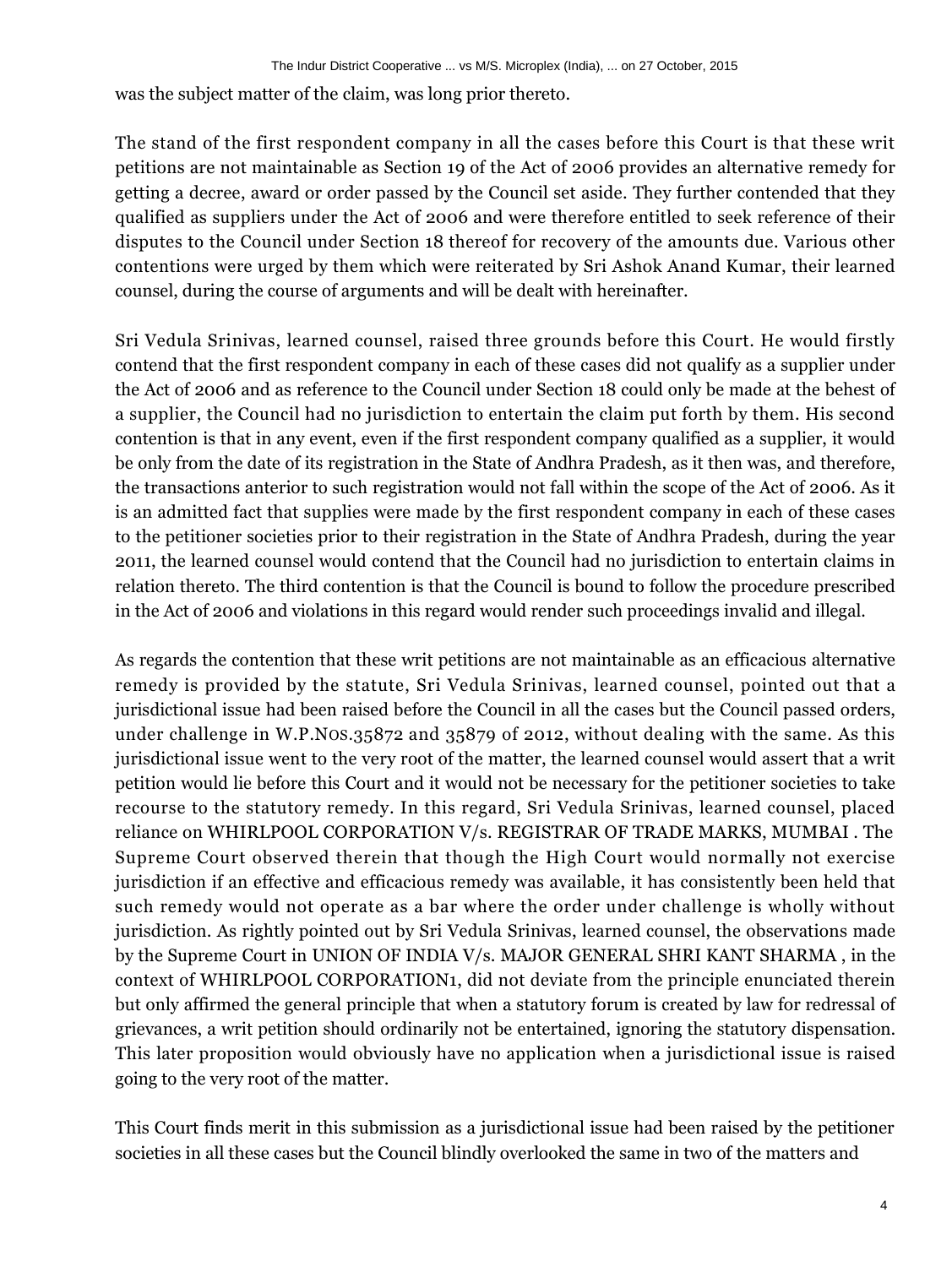passed orders without even addressing that aspect. It would therefore be open to the petitioner societies to invoke the jurisdiction of this Court under Article 226 of the Constitution.

Now, a look at relevant provisions of the Act of 2006 and the contentions urged in the context thereof. Section 2(D) thereof defines buyer as under:

(d) buyer means whoever buys any goods or receives any services from a supplier for consideration. Section 2(N) of the Act of 2006 defines supplier as under:

(n) supplier means a micro or small enterprise, which has filed a memorandum with the authority referred to in sub- section (1) of section 8, and includes,

(i) the National Small Industries Corporation, being a company, registered under the Companies Act, 1956 (1 of 1956);

(ii) the Small Industries Development Corporation of a State or a Union territory, by whatever name called, being a company registered under the Companies Act, 1956 (1 of 1956);

(iii) any company, co-operative society, trust or a body, by whatever name called, registered or constituted under any law for the time being in force and engaged in selling goods produced by micro or small enterprises and rendering services which are provided by such enterprises.

Sri Vedula Srinivas, learned counsel, would contend that the above definition would have to be read disjunctively in the context of what it means and what it includes. He would assert that a micro or small enterprise would qualify as a supplier only after filing a memorandum with the authority referred to in Section 8(1) of the Act of 2006. It is in this context that strong reliance is placed by him upon the fact that the first respondent company in each of these cases got itself registered in the erstwhile State of Andhra Pradesh under the Act of 2006 only in the year 2011. He would therefore contend that any transactions prior to such registration cannot be the basis for a reference under Section 18 of the Act of 2006.

A micro enterprise and a small enterprise have been defined under Sections  $2(H)$  and  $2(M)$ respectively of the Act of 2006 in the context of their classification under Section 7 of the Act of 2006. This Section classifies these two entities on the basis of the investment made therein - a micro enterprise is one engaged in the manufacture or production of goods in which the investment in plant and machinery does not exceed twenty-five lakh rupees, while a micro enterprise engaged in providing or rendering of services is one where the investment in equipment does not exceed ten lakh rupees. Similarly, a small enterprise is one engaged in the manufacture or production of goods in which the investment in plant and machinery is more than twenty five lakh rupees but does not exceed five crore rupees, while a small enterprise engaged in providing or rendering of services is one where the investment in equipment is more than ten lakh rupees but does not exceed two crore rupees.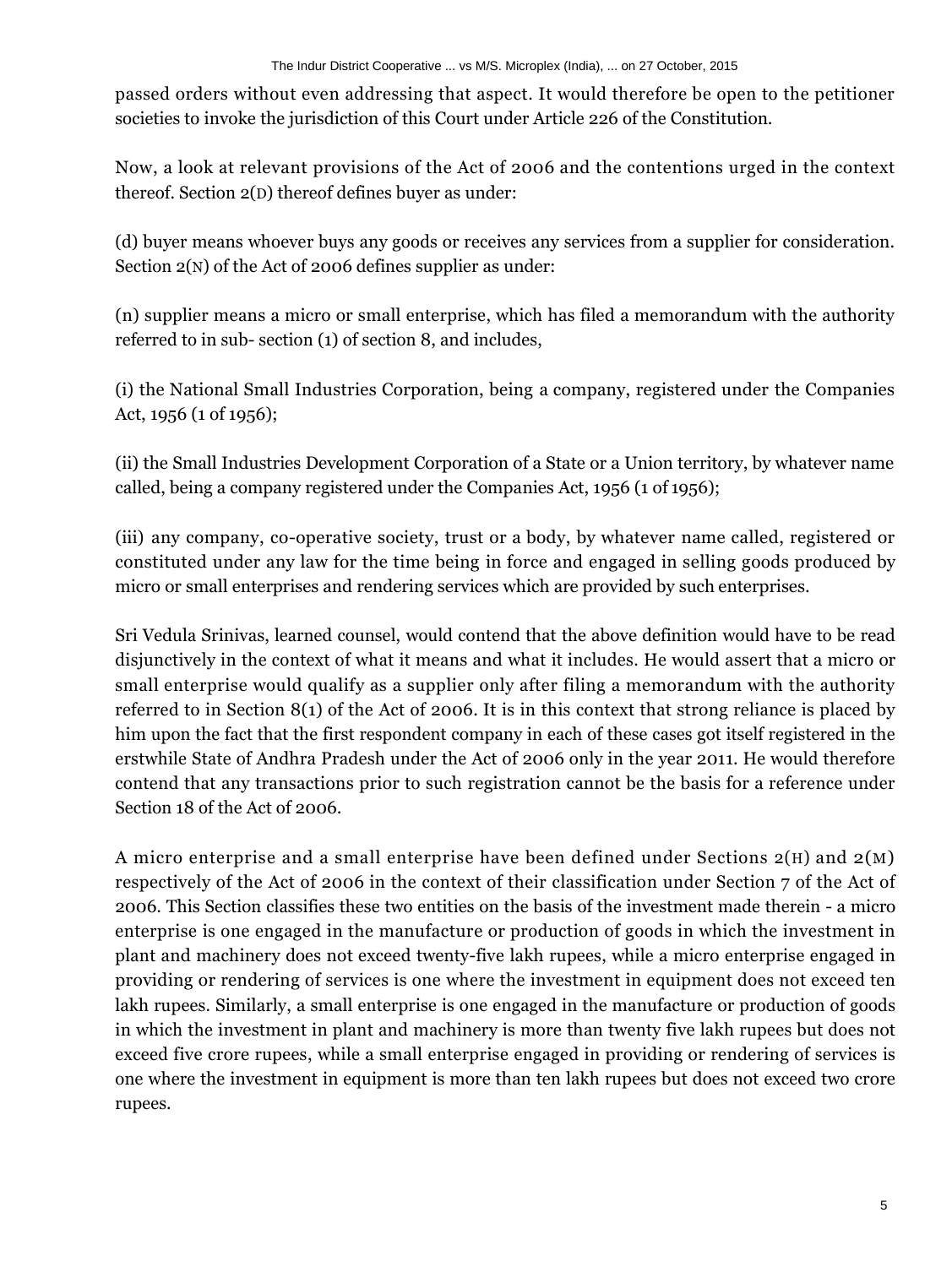Section 8 of the Act of 2006 requires the filing of a memorandum by micro or small enterprises with the authority specified by the State Government under Section 8(4) or the Central Government under Section 8(3), as the case may be. Significantly, discretion is allowed to a micro or a small enterprise as to the filing of such memorandum and it is not mandatory. Delayed payments to micro and small enterprises is dealt with in Chapter V of the Act of 2006. Section 15 in this Chapter states that where a supplier supplies goods or renders services to a buyer, the buyer shall make payment therefor within the stipulated time frame. Section 16 stipulates that where any buyer fails to make payment of the amount to the supplier as required under Section 15, the buyer would be liable to pay compound interest with monthly rests to the supplier on that amount. Section 17 provides that for any goods supplied or services rendered by the supplier, the buyer shall be liable to pay the amount with interest thereon as provided under Section 16. Section 18 provides for reference of a dispute in this regard to the Micro and Small Enterprises Facilitation Council and reads as under:

18. (1) Notwithstanding anything contained in any other law for the time being in force, any party to a dispute may, with regard to any amount due under section 17, make a reference to the Micro and Small Enterprises Facilitation Council.

(2) On receipt of a reference under sub-section (1), the Council shall either itself conduct conciliation in the matter or seek the assistance of any institution or centre providing alternate dispute resolution services by making a reference to such an institution or centre, for conducting conciliation and the provisions of sections 65 to 81 of the Arbitration and Conciliation Act, 1996 (26 of 1996) shall apply to such a dispute as if the conciliation was initiated under Part III of that Act.

(3) Where the conciliation initiated under sub-section (2) is not successful and stands terminated without any settlement between the parties, the Council shall either itself take up the dispute for arbitration or refer to it any institution or centre providing alternate dispute resolution services for such arbitration and the provisions of the Arbitration and Conciliation Act, 1996 (26 of 1996) shall then apply to the dispute as if the arbitration was in pursuance of an arbitration agreement referred to in sub-section (1) of section 7 of that Act.

(4) Notwithstanding anything contained in any other law for the time being in force, the Micro and Small Enterprises Facilitation Council or the centre providing alternate dispute resolution services shall have jurisdiction to act as an Arbitrator or Conciliator under this section in a dispute between the supplier located within its jurisdiction and a buyer located anywhere in India.

 $(5)$ .

It is in the context of the aforestated statutory scheme that the status of the parties would have to be examined. Admittedly, unless the first respondent company in these cases falls within the definition of a supplier, it would not be entitled to go before the Council under Section 18 for recovery of the amounts allegedly due. There is no dispute that the petitioner societies in these cases fall within the definition of buyer under Section 2(D) of the Act of 2006.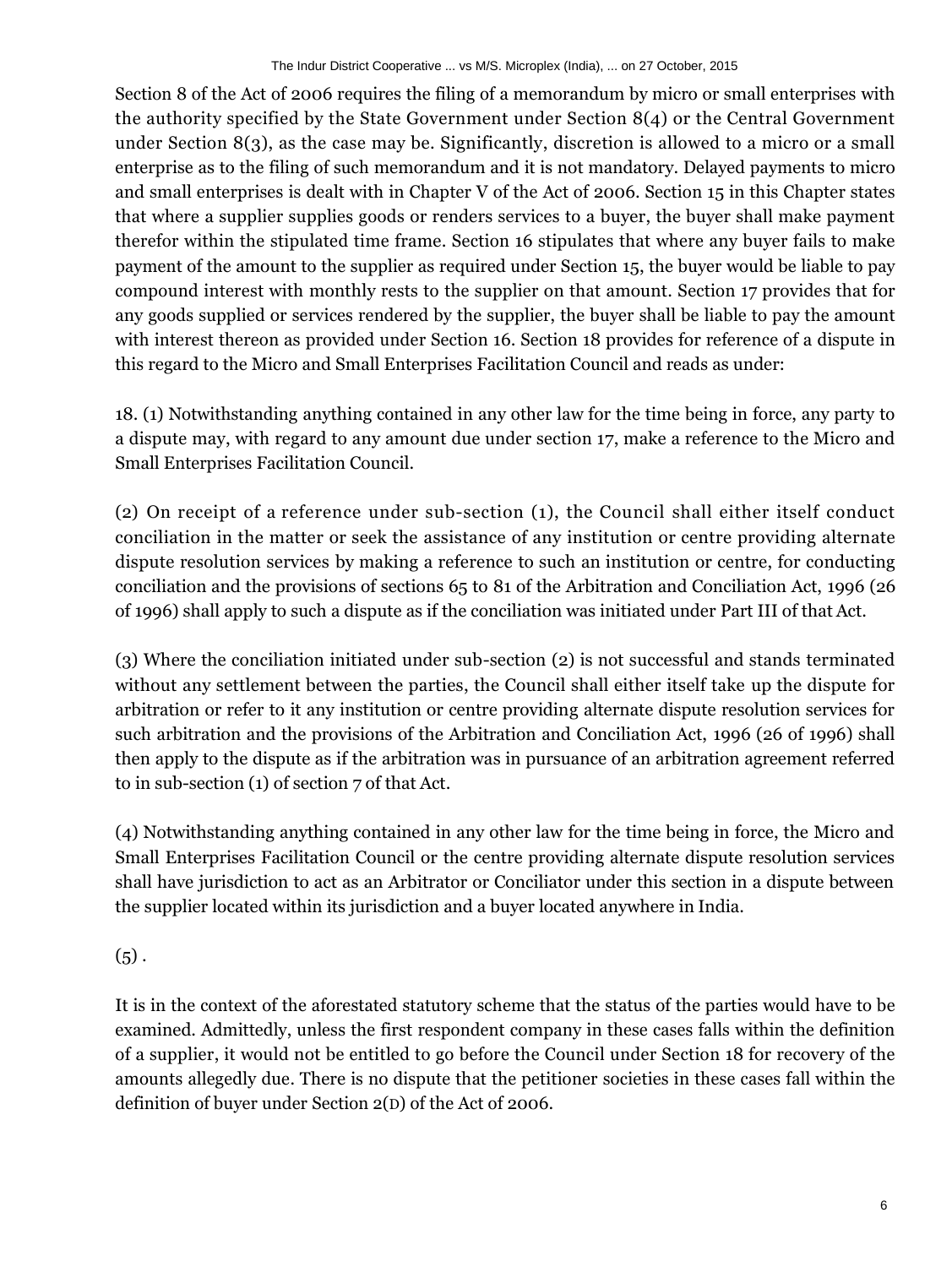Sri Ashok Anand Kumar, learned counsel, would contend that the statutory scheme of the Act of 2006 must be construed and interpreted in such a manner so as to not defeat the objective thereof, which is to facilitate promotion, development and enhancement of micro, small and medium enterprises. He would contend that to achieve this object, certain provisions of the Act of 2006 would have to be construed as directory and not mandatory. Reference in this regard was made by him to RAM DEEN MAURYA (DR.) V/s. STATE OF UTTAR PRADESH , wherein the Supreme Court observed that if a rule is held to be mandatory, it must be strictly construed and followed and an act done in breach thereof would be invalid; but if, on the other hand, it is directory, the act would be valid although non-compliance may give rise to some other penalty, if provided by the statute. The Supreme Court further observed that the word shall, in its ordinary import, is obligatory, but it need not be given that connotation in each and every case and the provisions can be interpreted as directory instead of mandatory depending upon the purpose which the legislature intended to achieve as disclosed by the object, design, purpose and scope of the statute. The Supreme Court concluded that while interpreting the provisions concerned, regard must be had to the content, subject-matter and object of the statute in question.

Again, in UNION OF INDIA V/s. A.K. PANDEY , the Supreme Court observed that it is fairly well settled that prohibitive or negative words are ordinarily indicative of the mandatory nature of the provision, although not conclusively, and the Court has to carefully examine the purpose of such provision and the consequences that follow from non-observance thereof. The Supreme Court pointed out that if the context does not show or demand otherwise, the text of a statutory provision couched in a negative form ordinarily has to be read in the form of command and when the word shall is followed by prohibitive or negative words, the legislative intention of making the provision absolute, peremptory and imperative becomes loud and clear and ordinarily has to be inferred as such.

Sri Ashok Anand Kumar, learned counsel, would contend that Section 2(N) of the Act of 2006 has to be interpreted to mean that filing of a memorandum is only a qualifying phrase and it cannot be construed to curtail the definition, so as to exclude micro and small enterprises which did not file such a memorandum. He referred to M/S. HAMEED LEATHER FINISHERS V/s. M/S. ASSOCIATED CHEMICAL INDUSTRIES KANPUR PVT. LTD. , wherein a Division Bench of the Allahabad High Court held that filing of a memorandum under Section 8 was not compulsory for a small enterprise to fall within the definition of a supplier.

Reliance was placed on M/S. STEEL AUTHORITY OF INDIA LTD. V/s. MICRO, SMALL ENTERPRISE FACILITATION COUNCIL, THROUGH JOINT DIRECTOR OF INDUSTRIES, NAGPUR REGION, NAGPUR , wherein a Division Bench of the Bombay High Court observed, in the context of Section 18 of the Act of 2006, that the said provision allowed any party to a dispute, namely, a buyer or a supplier to make a reference to the Council but there was no provision in the Act of 2006 which negated or rendered an arbitration agreement entered into between the parties ineffective. The Division Bench therefore concluded that it cannot be said that because Section 18 provides for a forum for arbitration, an independent arbitration agreement entered into between the parties would cease to have effect and held that there was no inconsistency between the arbitration conducted by the Council under Section 18 of the Act and the arbitration conducted under an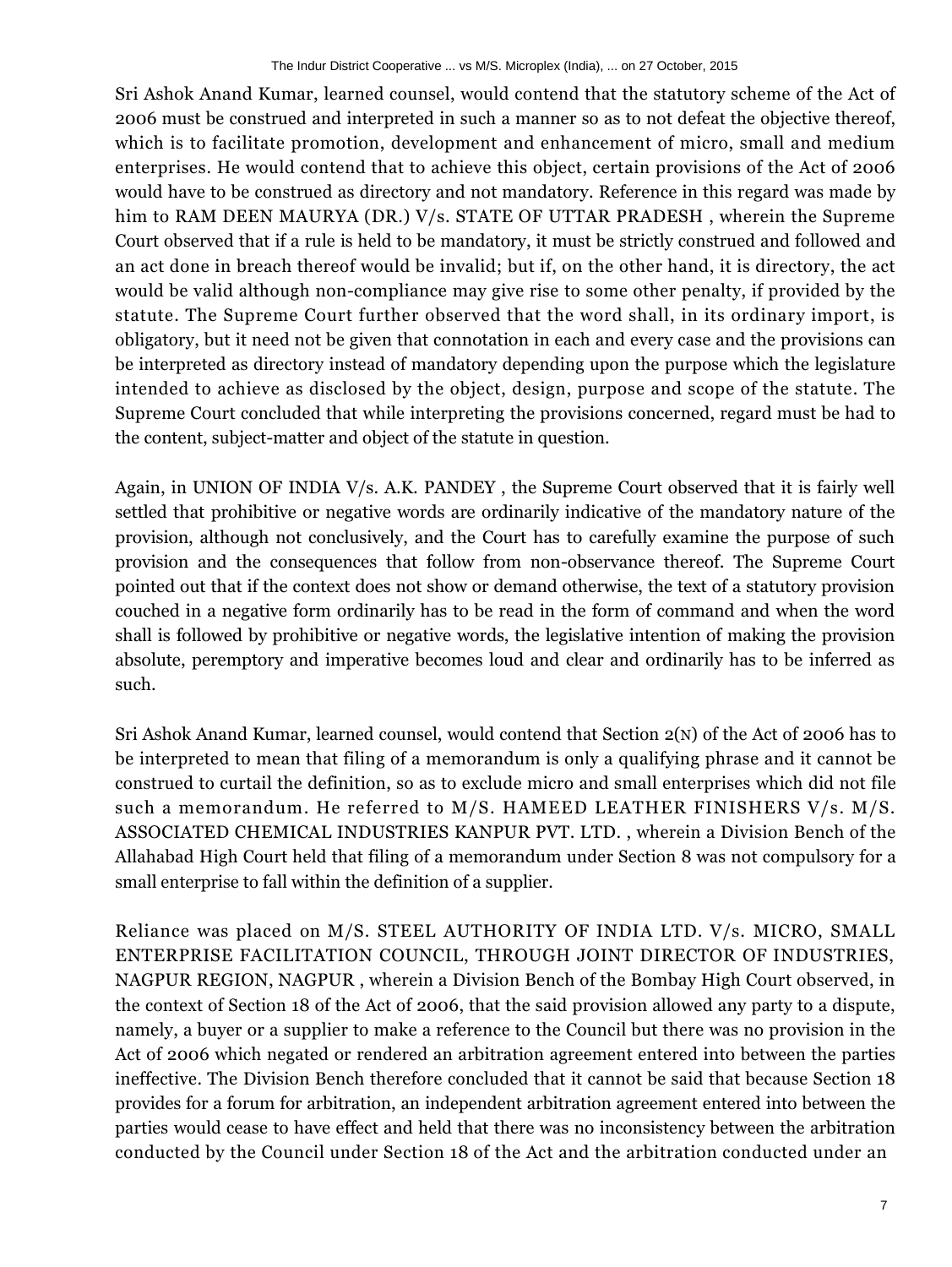agreement clause, since both were governed by the provisions of the Arbitration and Conciliation Act, 1996.

Sri Ashok Anand Kumar, learned counsel, then referred to PURBANCHAL CABLES AND CONDUCTORS PRIVATE LIMITED V/s. ASSAM STATE ELECTRICITY BOARD in the context of the Interest on Delayed Payments to Small Scale and Ancillary Industrial Undertakings Act, 1993 (for brevity, the Act of 1993), the precursor to the Act of 2006, being prospectively applicable to delayed payments by the buyer after the commencement thereof. The Supreme Court observed that any substantive law shall operate prospectively and as the Act of 1993 is a substantive law creating vested rights of entitlement in case of delayed payment, it can only operate prospectively.

The same principle was reiterated by the Supreme Court in MODERN INDUSTRIES V/s. STEEL AUTHORITY OF INDIA LIMITED THROUGH MANAGING DIRECTOR , wherein the earlier decision in PURBANCHAL CABLES AND CONDUCTORS PRIVATE LIMITED6 was quoted with approval. In this context, the learned counsel would contend that the Act of 2006 had already come into operation by the time the supplies were made by his clients and therefore, it is not a question of making the Act of 2006 retrospective in its operation.

Learned counsel placed reliance on GOODYEAR INDIA LIMITED V/s. NORTON INTECH RUBBERS PRIVATE LIMITED in the context of Section 19 of the Act of 2006 being the proper remedy for a person aggrieved by an order passed by the Council under Section 18. However, this judgment did not relate to the issue of maintainability of a writ petition on a jurisdictional issue and only dealt with the question of discretion of the Court as regards payment of 75% of the sum awarded by the Council. Similar was the case before this Court in M/s. HYDERABAD METRO WATER SUPPLY AND SEWERAGE BOARD, HYDERABAD V/s. M/s. DECCAN POWER PRODUCTS PVT. LTD., HYDERABAD , the Gujarat High Court in DEVI ENTERPRISE LIMITED V/s. STATE LEVEL INDUSTRY FACILITATION COUNCIL THROUGH MEMBER and the Madras High Court in T. GNANAM V/s. UNION OF INDIA. These judgments are therefore of no avail.

In BALLAPUR INDUSTRIES LTD. V/s. A.P. MICRO, SMALL ENTERPRISES FACILITATION COUNCIL , this Court dismissed writ petitions filed challenging the awards passed by the Council under Section 18 of the Act of 2006, giving liberty to the petitioners to avail the remedy of appeal under SECTION19. However, perusal of the judgment reflects that no issue of jurisdiction had been raised therein and only the question of the 75% pre-deposit was considered. Therefore, this judgment is also of no avail.

It is relevant to note that the Act of 2006 was enacted for the benefit of micro, small and medium enterprises, but Chapter V thereof relates to delayed payments to micro and small enterprises only. Similarly, supplier is defined under Section 2(N) in the context of only micro or small enterprises and not a medium enterprise. It is in this context that Section 8(1) of the Act of 2006 becomes relevant. This provision reads as under:

8. Memorandum of micro, small and medium enterprises. - (1) Any person who intends to establish,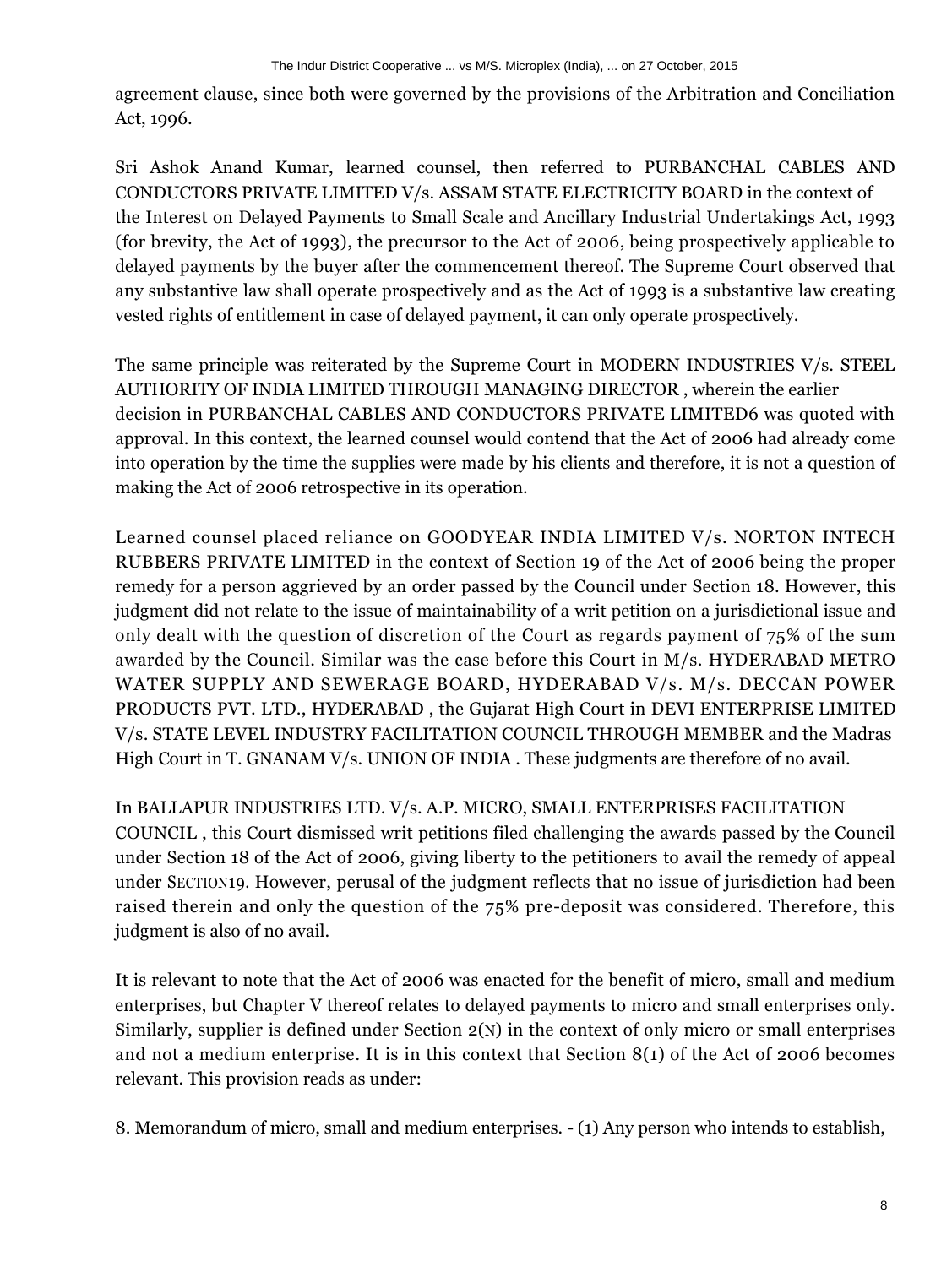(a) a micro or small enterprise, may, at his discretion, or

(b) a medium enterprise engaged in providing or rendering of services may, at his discretion; or

(c) a medium enterprise engaged in the manufacture or production of goods pertaining to any industry specified in the First Schedule to the Industries (Development and Regulation) Act, 1951 (65 of 1951), shall file the memorandum of micro, small or, as the case may be, or medium enterprise with such authority as may be specified by the State Government under sub-section (4) or the Central Government under sub-section (3):

Provided that It is therefore clear that a micro or small enterprise is not mandatorily required to file a memorandum with the authority specified by the State Government or the Central Government, as the case may be, and discretion is given to it in this regard. However, Section  $2(N)$ , in so far as it defines a supplier to mean a micro or small enterprise is followed with the qualification that it should have filed a memorandum with the authority referred to in sub-section (1) of Section 8. However, the inclusive part of the definition under Section 2(N)(III) states that any company, co-operative society, trust or body, by whatever name called, and engaged in selling goods produced by micro or small enterprises and rendering services which are provided by such enterprises, would also qualify as a supplier. In the context of this inclusive part of the definition, there is no requirement that the micro or small enterprise, whose goods are being sold or whose services are being rendered by the company, co- operative society, trust or body, should have filed a memorandum under Section 8(1) of the Act of 2006.

It would be anomalous to interpret the definition to mean that for a micro or small enterprise to be a supplier, it must mandatorily file a memorandum under Section 8(1), but any company, co-operative society, trust or body, which either sells goods or renders services of a micro or small enterprise, would automatically qualify as a supplier, irrespective of whether or not such micro or small enterprise has itself filed a memorandum under Section 8(1)! Given the totality of the definition and the scheme and import of the enactment, this Court is inclined to accept the submission of Sri Ashok Anand Kumar, learned counsel, that the phrase which has filed a memorandum with the authority in Section 2(N) is only qualifying and does not curtail the scope of the definition.

Therefore, filing of a memorandum under Section 8(1) of the Act of 2006 is not a condition precedent for a micro or small enterprise, which otherwise satisfies such description under the Act of 2006, to be included within the ambit of a supplier as defined under Section  $2(N)$ . The first respondent company in each of these cases would therefore qualify as a supplier under the said definition and their claims before the Council did not stand invalidated on this ground.

Registration of the first respondent company in these cases in the erstwhile State of Andhra Pradesh in the year 2011 WOULD not have the effect of giving retrospective operation to the Act of 2006, as the supplies in question were made after the year 2006 and not prior thereto. As long as these companies were suppliers within the meaning of Section 2(N) of the Act of 2006 and were located within the jurisdiction of the Council, as required by Section  $18(4)$ , the Council had jurisdiction to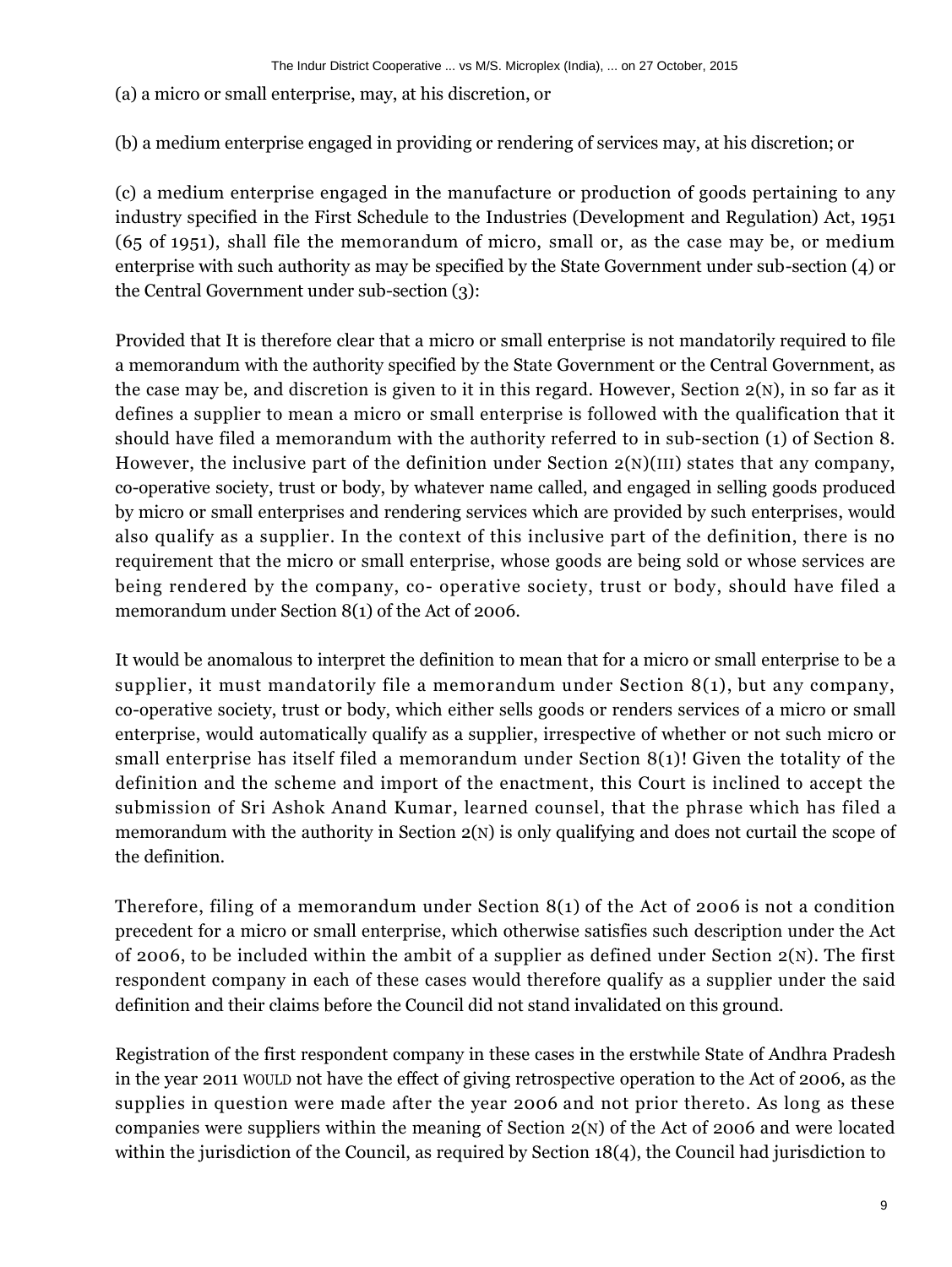deal with their claims. In this regard it is relevant to note that what is required is only that they are located within the jurisdiction of the Council and not that they should be registered or have their registered office within such jurisdiction. It is not in dispute that the first respondent company in each of these cases did have its administrative office located within the jurisdiction of the Council and therefore fulfilled the requirement of Section 18(4) of the Act of 2006.

In so far as the alleged procedural irregularity is concerned, Section 18(2) of the Act of 2006 states in no uncertain terms that the Council shall either itself conduct a conciliation in the matter or seek assistance of an institution or center by making a reference to it for conducting conciliation. Section 18(3) demonstrates that it is only where the conciliation initiated under sub-section (2) is not successful and stands terminated without any settlement between the parties that the Council is empowered to either itself take up the dispute for arbitration or refer it to any institution or center for such arbitration. Notably, the name of the Council is Micro and Small Enterprises Facilitation Council. Therefore, for facilitating resolution of a dispute between a buyer and a supplier, the scheme of this Act requires the Council to first take recourse to the mode of conciliation and only thereafter force adjudication upon them through the process of arbitration. This being the statutory scheme, the question is whether the Council fell foul thereof presently in not initiating the process of conciliation at all before undertaking arbitration and rendering the orders impugned in these writ petitions.

Sri Ashok Anand Kumar, learned counsel, relied on PUNJAB STATE ELECTRICITY BOARD V/s. A.R. TRANSMISSION PRIVATE LIMITED . Therein, in the context of Section 18(2) of the Act of 2006, the Punjab & Haryana High Court disagreed with the opinion of the Gauhati High Court in OIL AND NATURAL GAS CORPORATION LTD. V/s. GOVERNMENT OF ASSAM that where the Council does not make an effort for conciliation, the proceedings conducted thereafter and the consequential order passed thereon would be an infraction of law. The Punjab & Haryana High Court was of the opinion that the provision for making an effort at conciliation was only directory in nature.

Sri Ashok Anand Kumar, learned counsel, would contend that the petitioner societies in these cases, having raised this contention, did not choose to follow it up and should therefore be deemed to have waived their objection in this regard. This Court is not inclined to agree. Parties cannot tacitly confer jurisdiction when it is otherwise legally lacking and there can be no deemed waiver or acceptance in this regard. Once the statute provided the scheme of operation for functioning of the Council, there was no discretion vested in the Council to alter the same. In this regard, reference may be made to the recent observations of the Supreme Court in DIPAK BABARIA V/s. STATE OF GUJARAT . Therein, referring to the propositions laid down in TAYLOR V/s. TAYLOR , NAZIR AHMAD V/s. KING EMPEROR and RAO SHIV BAHADUR SING V/s. STATE OF VINDHYA PRADESH , the Supreme Court reiterated the oft quoted proposition that where a statute provides for a thing to be done in a particular manner, then it has to be done in that manner and in no other manner.

Considering Section 18 of the Act of 2006, a Division Bench of the Himachal Pradesh High Court in PROCESS EQUIPMENTS INDIA V/s. H.P. MICRO AND SMALL ENTERPRISES FACILITATION COUNCIL held that the Council, being a statutory authority, had no jurisdiction to deviate from the